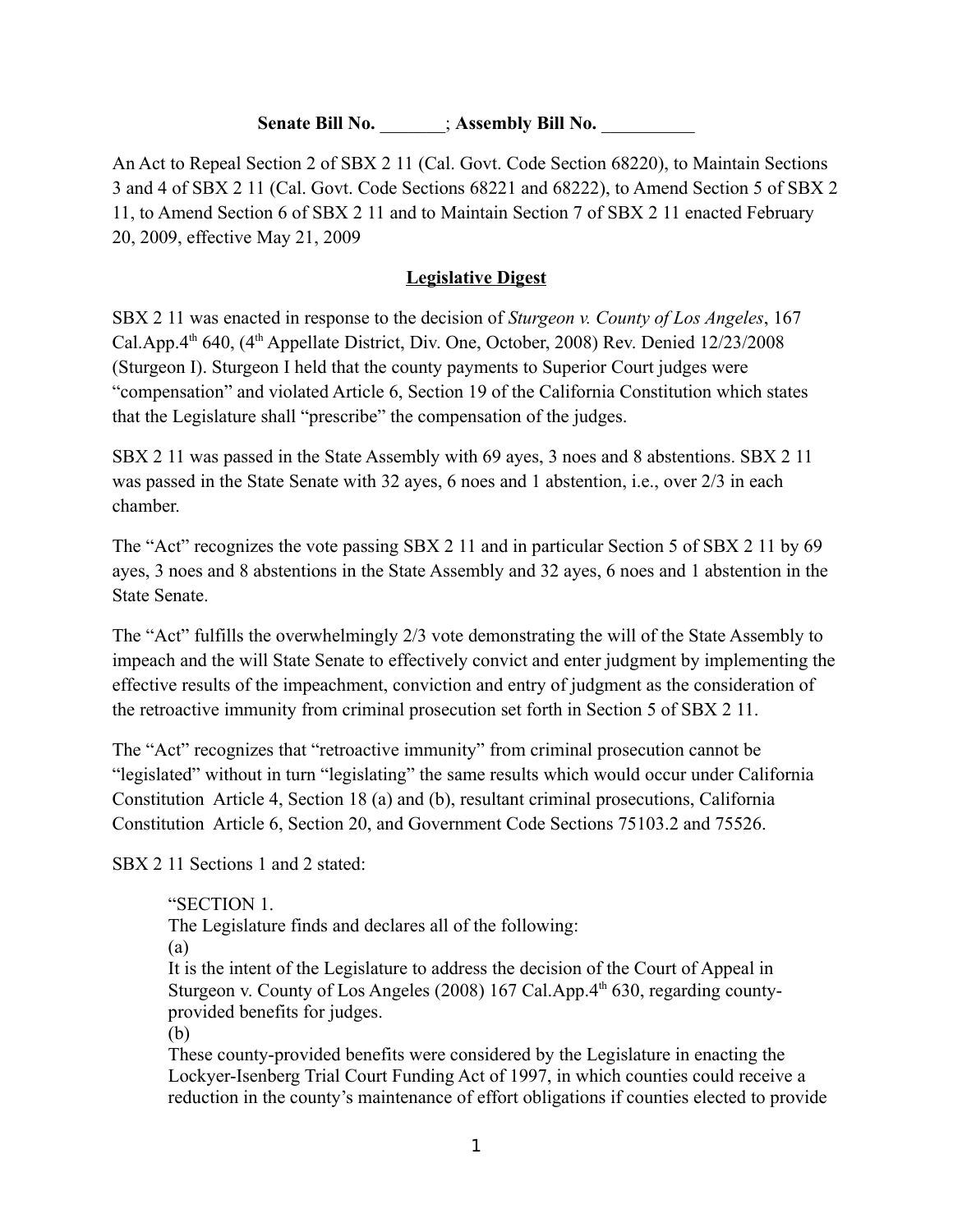benefits pursuant to paragraph (l) of subdivision (c) of Section 77201 of the Government Code for trial court judges of that county.

(c)

Numerous counties and courts established local or court supplemental benefits to retain qualified applicants for judicial office, and trial court judges relied upon the existence of these longstanding supplemental benefits provided by the counties or the court. SEC. 2.

Section 68220 is added to the Government Code, to read: 68220.

(a)

Judges of a court whose judges received supplemental judicial benefits provided by the county or court, or both, as of July 1, 2008, shall continue to receive supplemental benefits from the county or court then paying the benefits on the same terms and conditions as were in effect on that date.

(b)

A county may terminate its obligation to provide benefits under this section upon providing the Administrative Director of the Courts and the impacted judges with 180 days' written notice.

The termination shall not be effective as to any judge during his or her current term while that judge continues to serve as a judge in that court or, at the election of the county, when that judge leaves office. The county is also authorized to elect to provide benefits for all judges in the county."

Sections 1 and 2 provided that county payments to "judges of a court" sitting as of July 1, 2008 could receive county payments existing as July 1, 2008 during their "current" term. It also authorized but did not mandate that counties may pay all judges in the county.

Sections 1 and 2 of SBX 2 11, enacted as California Government Code Section 68220 were held to be only a "temporary solution" to the problem of the illegality of the county payments in the decision of *Sturgeon v. County of Los Angeles*, 191 Cal.App.4th 344 (4<sup>th</sup> Appellate District, Div. One, December 10, 2010), Rev. Denied 3/16/11 (Sturgeon II).

Pursuant to California Constitution Article 6, Section 16 (b), Superior Court judges are elected for six year terms at general elections. As of the present time, terms of almost all judges, if not all, who were "current" as of May 21, 2009, the effective date of SBX 2 11, have expired. Thus under the specific language of Sections 1 and 2 of SBX 2 11 enacted as California Govt. Code Section 68220, literally no judge is presently required to receive county payments, rendering the mandatory wording of paying "benefits" to "current" judges under Sections 1 and 2 of SBX 2 11(Cal. Govt. Code Section 68220) presently moot and leaving only the county's discretion to make payments which have been adjudged to be illegal in the decision of *Sturgeon v. County of*  Los Angeles, 167 Cal.App.4<sup>th</sup> 640, (4<sup>th</sup> Appellate District, Div. One, October, 2008) Rev. Denied 12/23/2008 (Sturgeon I).

To remove any issue of whether Sections 1 and 2 were intended to "prescribe" county payments to any judges sitting as "current" judges elected after July 1, 2008, and whether counties are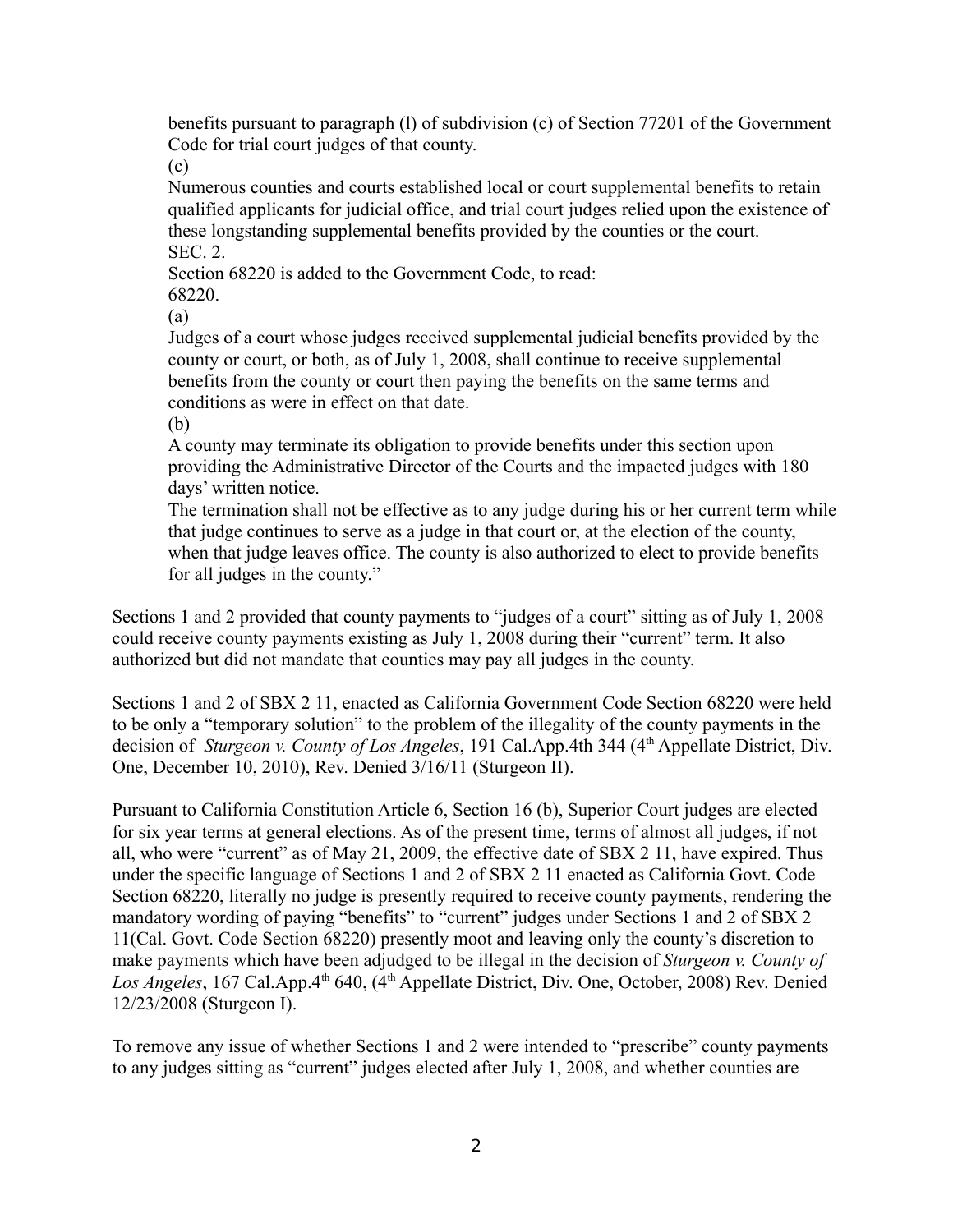"prescribed" to pay "judicial benefits" to judges elected after July 1, 2008, Section 2 of SBX 2 11, now Cal. Govt. Code Section 68220 must be repealed.

Sturgeon I did not address the criminality of the county payments. However, Section 5 of SBX 2 11 did address the criminality of the county payments by giving immunity from criminal prosecution.

Section 5 stated:

"Section 5. Nothwithstanding any other law, no governmental entity, or officer or employee of a governmental entity, shall incur any liability or shall be subject to prosecution or disciplinary action because of benefits provided to a judge under the official action of a governmental entity prior to the effective date of this act on the ground that those benefits were not authorized under law."

Section 5 of SBX 2 11 recognized violations of criminal law and gave retroactive immunity from criminal prosecution to a "governmental entity, or officer or employee of a governmental entity", in particular judges. The overwhelming majority of votes passing SBX 2 11 in both the Assembly and the Senate, SBX 2 11 effectively impeached, convicted and entered judgment for "misconduct in office" under California Constitution Article 4, Section 18 (a) and (b) against all judges who received retroactive immunity from criminal prosecution under Section 5 of SBX 2 11, but removed the penalty of being "subject to criminal punishment according to law."

California Constitution Article 4, Section 18 (a) and (b) states:

"SEC. 18. (a) The Assembly has the sole power of impeachment. Impeachments shall be tried by the Senate. A person may not be convicted unless, by rollcall vote entered in the journal, two thirds of the membership of the Senate concurs. (b) State officers elected on a statewide basis, members of the State Board of Equalization, and **judges of state courts are subject to impeachment for misconduct in office**. Judgment may extend only to removal from office and disqualification to hold any office under the State, **but the person convicted** or acquitted **remains subject to criminal punishment according to law.**" (Emphasis added.)

Section 5 did not extend to protecting the public interest, the due administration of justice and the integrity of the judiciary and county government by setting forth the protections that the public would receive if the prosecution occurred and the convictions resulted.

The result was that county officers and employees who authorized and gave criminal payments to the judges, and the judges who received the county criminal payments, were given retroactive immunity from criminal prosecution with no consideration to the existing law which would have resulted in conviction and removal from office and prohibition from holding any other office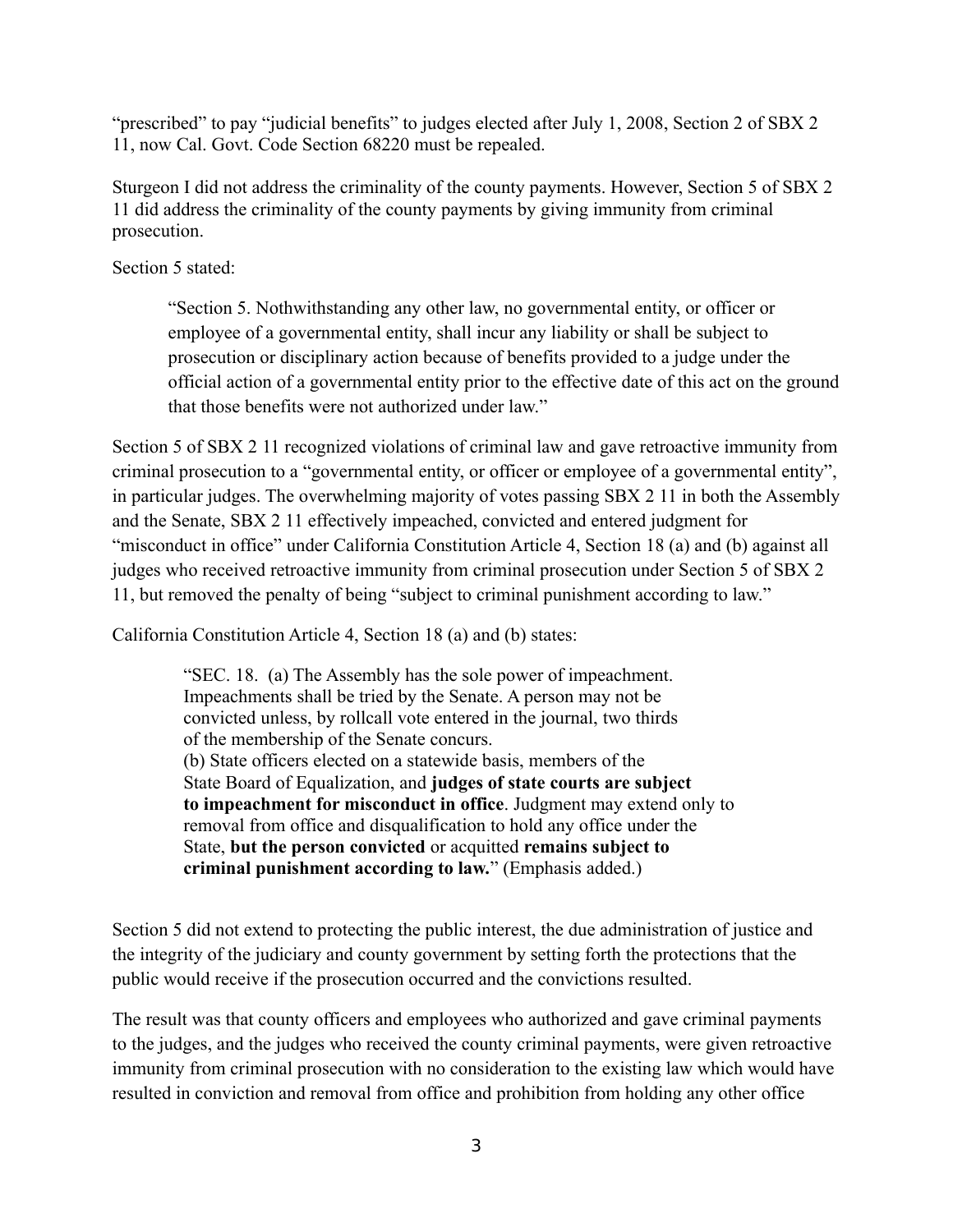under Cal. Penal Code Section 98 and the District Attorney being required to prosecute the judge to recover all illegal payments plus 20% under Cal. Govt. Code Section 26525.

The Section 5 immunity did not extend to the disqualification of the judges and justices who received the illegal payments from presiding over cases in which the counties who paid them were parties or witnesses before them, or their disqualification for their violation of Cal. Penal Code Sections 7(6), 92, 93, 94, 96.5, and 182(a) (5) amongst others, U.S.C. Sections 4, 241, 1513, 1846, and 1960 et seq., amongst others, California Code of Civil Procedure, Section 170.1(a)(6)(A)(iii) and California Code of Judicial Ethics, Canons 2A, 3E(1) and (2), 4D(1) and 6A.

This resulted in judges and justices sitting on cases in which the county which gave them a criminal payment: (1) appears before them as a party; (2) appears as a witness; or (3) has an interest in child custody and family law cases, class action cases, conservator and elder cases, constitutional cases, contract cases, criminal cases, death, estate, and probate cases, eminent domain cases, environmental cases, personal injury cases, property cases, regulation cases, tax cases, traffic cases, zoning cases, amongst others.

Due to judges and justices presiding over cases in which counties which gave them criminal payments were parties before the judge or justice and the resulting violations of: (1) U.S. and California Constitutions and laws; (2) the due administration of justice; and (3) the integrity of the judiciary, the public trust has been breached, requiring legislative action to amend Section 5 of SBX 2 11 relating to the immunity granted therein and the lack of immunity for judges elected after November, 2006, the last general election prior to July 1, 2008 and the 2008 Sturgeon decision.

By violating the U.S. and California Constitutions and laws, each of the judges and justices who received county payments was subject to impeachment and conviction under Article 4, Section 18 (a) and (b) of the California Constitution for "misconduct in office" resulting in their "removal from office and disqualification to hold any office under the State". Such impeachment, conviction, entry of judgment and removal from office also disqualified them from receiving any retirement benefits other than their own contributions under the California Constitution Article 6, Section 20 and Government Code Sections 75103.2 and 75526.

California Constitution Article 6, Section 20 and Government Code Sections 75103.2 and 75526 state as follows:

"CALIFORNIA CONSTITUTION ARTICLE 6 JUDICIAL SEC. 20. The Legislature shall provide for retirement, with reasonable allowance, of judges of courts of record for age or disability."

"California Government Code 75103.2. The Legislature reserves the right to reduce any benefits applicable to any person who becomes a judge on and after January 1,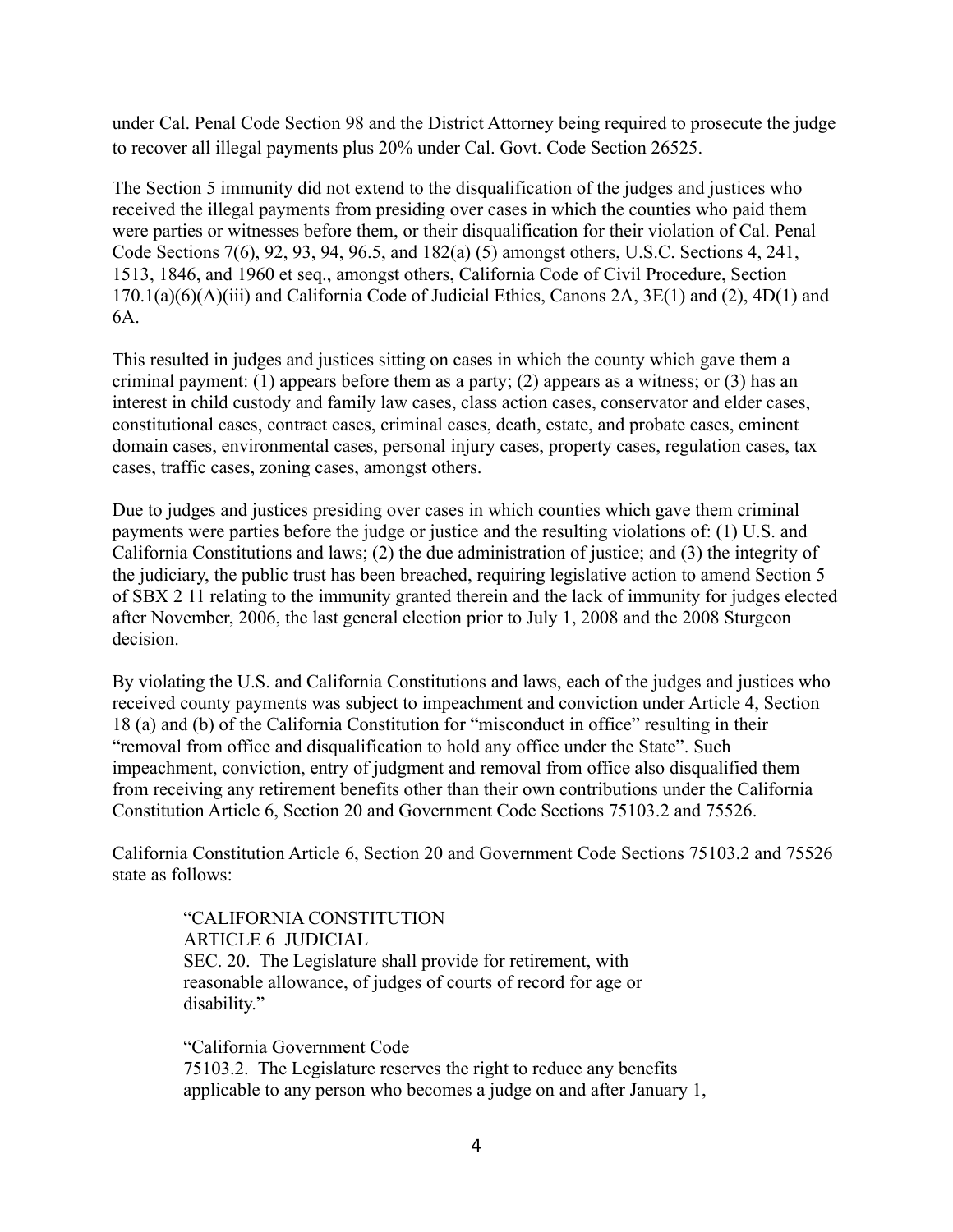#### 1980.

75526. A judge who pleads guilty or no contest **or is found guilty of a crime committed while holding judicial office that is punishable as a felony under California or federal law and** which either involves moral turpitude under that law **or was committed in the course and scope of performing the judge's duties**, **and the conviction becomes final shall not receive any benefits from the system, except that the amount of his or her contributions to the system shall be paid to him or her by the system.**

Section 5 of SBX 2 11 legislated the "guilt" and the "finality of the conviction" of the judges through the overwhelming passage in both houses and granted them retroactive immunity from "criminal prosecution" despite California Constitution Article 4 Section 18 (b) which does not provide such immunity in the situation of "misconduct in office".

Section 6 of SBX 2 11 required the Judicial Council to report to the Senate Committee on Budget and Fiscal Review, the Assembly Committee on Budget, and both the Senate and Assembly Committees on Judiciary on or before December 31, 2009, analyzing the statewide benefits inconsistencies. Such report showed that approximately 90% of the judges received illegal payments from approximately thirty counties and courts as of 2008. No subsequent study occurred. It is necessary to annually update the 2009 report to such committees and the public on the integrity of the California judicial system and judiciary.

Section 7 of SBX 2 11 was a standard severability clause and is not amended or repealed.

The amendment solves this problem: (1) by repealing Section 2 of SBX 2 11 enacted as California Govt. Code Section 68200; (2) by not amending Sections 3 and 4; (3) by adding language reflecting existing law to the Section 5 immunity and removing any judge, justice, county supervisor, or other government official or employee who received immunity under Section 5, on the effective date of the amendment and removing any State or County paid retirement contributions under the Judges Retirement Law and the Judges Retirement System II to any retired judge collecting such benefits under either such fund; (4) by clarifying that immunity does not exist for any judge who presently receives payments from counties or courts; and (5) by amending Section 6 to require the Judicial Council to make annual reports to the State Senate Committee on Budget and Fiscal Review, the Assembly Committee on Budget, and both the Senate and Assembly Committees on Judiciary

### **Fiscal Impact:**

The Fiscal Impact of the amendment will be to save the General Fund approximately \$20 million per year assuming a State contribution of approximately \$100,000.00 per judge per year on average for approximately 2,000 active and retired judges who received retroactive immunity under Section 5 of SBX 2 11, and approximately \$450 million over the ensuing twenty five years over which these judges and their families would be collecting retirement funds from the Judges Retirement Systems I and II.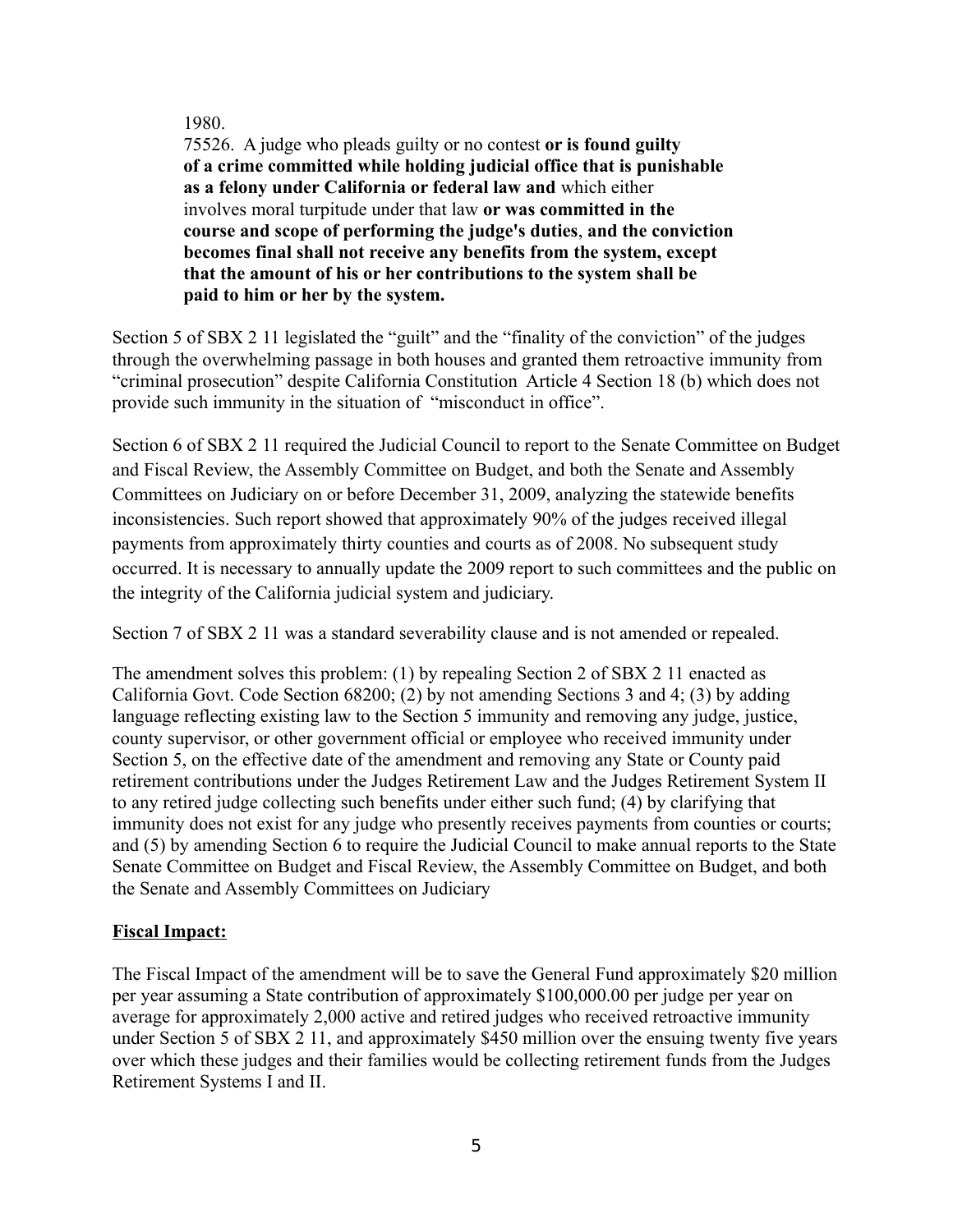## **Section 1:**

- a. Sections 1and 2 of SBX 2 11, enacted as California Government Code Section 68220 provided that county payments to current judges sitting as of July 1, 2008 could receive county payments existing as July 1, 2008 during their current term. It also authorized but did not mandate that counties may pay all judges in the county;
- b. Sections 1 and 2 of SBX 2 11, enacted as Government Code Section 68220 were held to be only a "temporary solution" to the problem of the illegality of the county payments in the decision of *Sturgeon v. County of Los Angeles*, 191 Cal.App.4th 344 (4<sup>th</sup> Appellate District, Div. One, December 10, 2010), Rev. Denied 3/16/11 (Sturgeon II);
- c. Pursuant to California Constitution Article 6, Section 16 (b), Superior Court judges are elected for six year terms at a general election. As of the present time, the terms of all Superior Court judges who received county payments as of July 1, 2008, and who were "current" as of May 21, 2009, the effective date of SBX 2 11, have expired. Thus under the specific language of Sections 1 and 2 of SBX 2 11 enacted as California Govt. Code Section 68220, literally no judge is presently required to receive county payments, rendering the mandatory wording of paying "benefits" to "current" judges under Sections 1 and 2 of SBX 2 11 enacted as California Govt. Code Section 68220, presently moot and leaving only the county's discretion to make payments which have been adjudged to be illegal in Sturgeon I;
- d. Sections 3 and 4 of SBX 2 11 do not need to be amended. Such Sections state: "SEC. 3. Section 68221 is added to the Government Code, to read:

68221. To clarify ambiguities and inconsistencies in terms with regard to judges and justices and to ensure uniformity state wide, the following shall apply for purposes of Sections 68220 to 68222, inclusive: (a)

"Benefits" and "benefit" shall include federally regulated benefits, as described in Section 71627, and deferred compensation plan benefits, such as 401(k) and 457 plans, as described in Section 71628, and may also include professional development allowances. (b)

"Salary" and "compensation" shall have the meaning as set forth in Section 1241<sup>"</sup>

"SEC. 4. Section 68222 is added to the Government Code. , to read: 68222. Nothing in this act shall require the Judicial Council to increase funding to a court for the purpose of paying judicial benefits or obligate the state or the Judicial Council to pay for benefits previously provided by the county, city and county, or the court."

e. Section 5 of SBX 2 11 addressed the criminality of the county payments by giving immunity from criminal prosecution.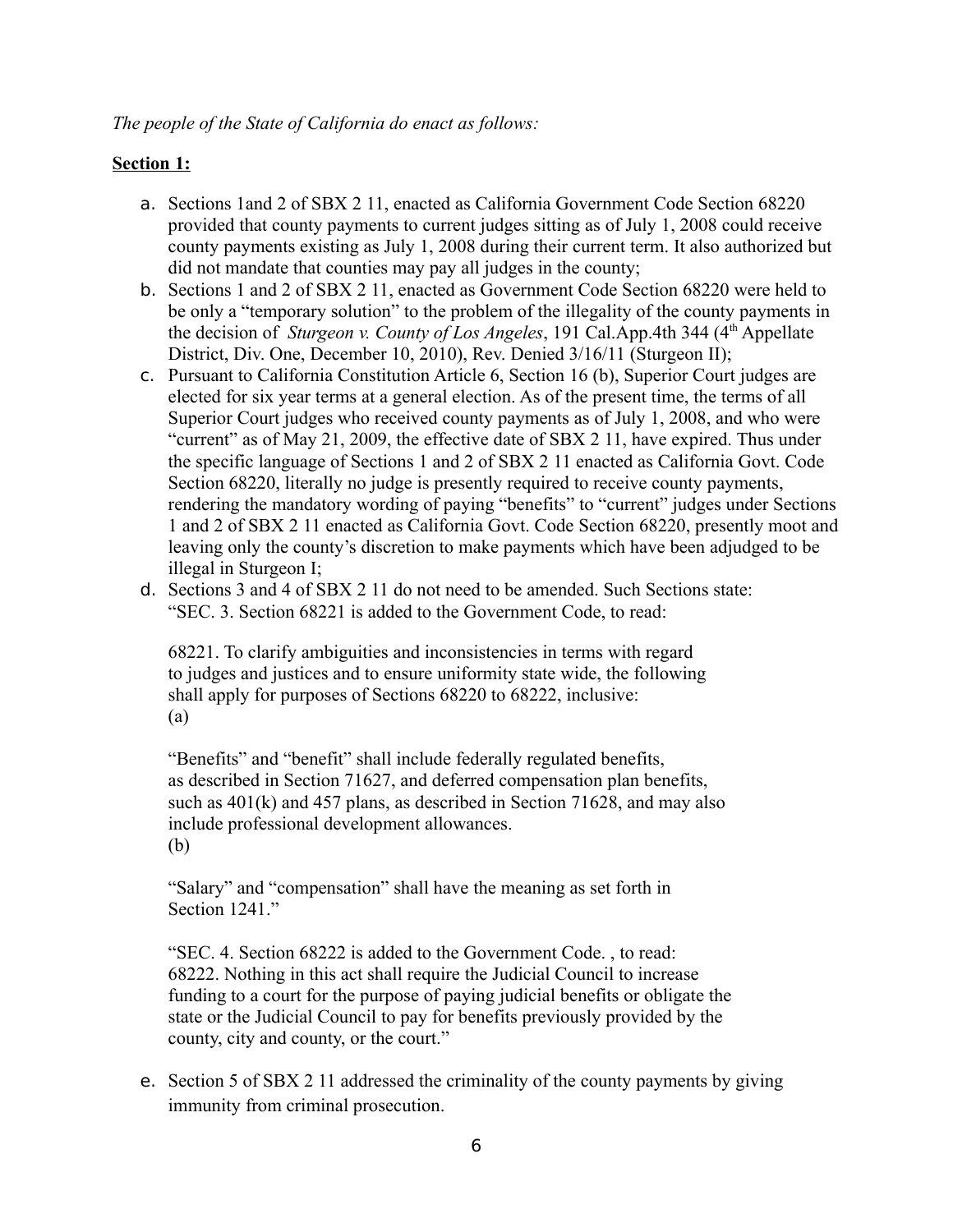Section 5 stated:

"Section 5. Nothwithstanding any other law, no governmental entity, or officer or employee of a governmental entity, shall incur any liability or shall be subject to prosecution or disciplinary action because of benefits provided to a judge under the official action of a governmental entity prior to the effective date of this act on the ground that those benefits were not authorized under law."

- f. However Section 5 of SBX 2 11 did not extend to protecting the public interest, the due administration of justice and the integrity of the judiciary and county government by setting forth the protections that the public would receive if the prosecution occurred and the convictions resulted.
- g. The result was that county officers and employees who authorized and gave criminal payments to the judges, and the judges who received the county criminal payments, were given retroactive immunity from criminal prosecution with no consideration to the existing law which would have resulted in conviction and removal from office, loss of State contributions to their Retirement Funds and prohibition from holding any other office under Cal. Penal Code Section 98 and the District Attorney being required to prosecute the judge to recover all illegal payments plus 20% under Cal. Govt. Code Section 26525;
- h. The Section 5 immunity did not extend to the disqualification of the judges and justices who received the illegal payments from presiding over cases in which the counties who paid them were: (1) a party or parties in the case before them; (2) a witness or witnesses in the case before them; (3) were interested parties in outcome of the case before them;
- i. The Section 5 immunity did not extend to the disqualification of the judges and justices for their violation of Cal. Penal Code Sections 7(6), 92, 93, 94, 96.5, and 182(a) (5) amongst others, U.S.C. Sections 4, 241, 1513, 1846, and 1960 et seq., amongst others, California Code of Civil Procedure, Section 170.1(a)(6)(A)(iii) and California Code of Judicial Ethics, Canons 2A,  $3E(1)$  and  $(2)$ ,  $4D(1)$  and  $6A$ ;
- j. This resulted in judges and justices sitting on cases in which the county which gave them a criminal payment: (1) appearing before them as a party; (2) appearing before them as a witness; or (3) havening an interest in: (a) administrative law cases; (b) child custody and family law cases; (c) class action cases; (d) conservatorship and elder cases; (e) constitutional law cases; (f) contract cases; (g) criminal cases; (h) death, estate, guardianship and probate cases; (i) eminent domain cases; (i0) environmental cases;  $(k)$ government abuse of power cases; (l) personal injury cases; (m) property cases; (n) regulation cases; (o) tax cases; (p) traffic cases, and (q) zoning cases, amongst others;
- k. Due to judges and justices presiding over cases in which counties which gave them criminal payments were parties before the judge or justice and the resulting violations of: (1) U.S. and California Constitutions and laws; (2) the due administration of justice; and (3) the integrity of the judiciary, the public trust has been breached, requiring legislative action to amend Section 5 of SBX 2 11 relating to the immunity granted therein and the lack of immunity for judges elected after November, 2007.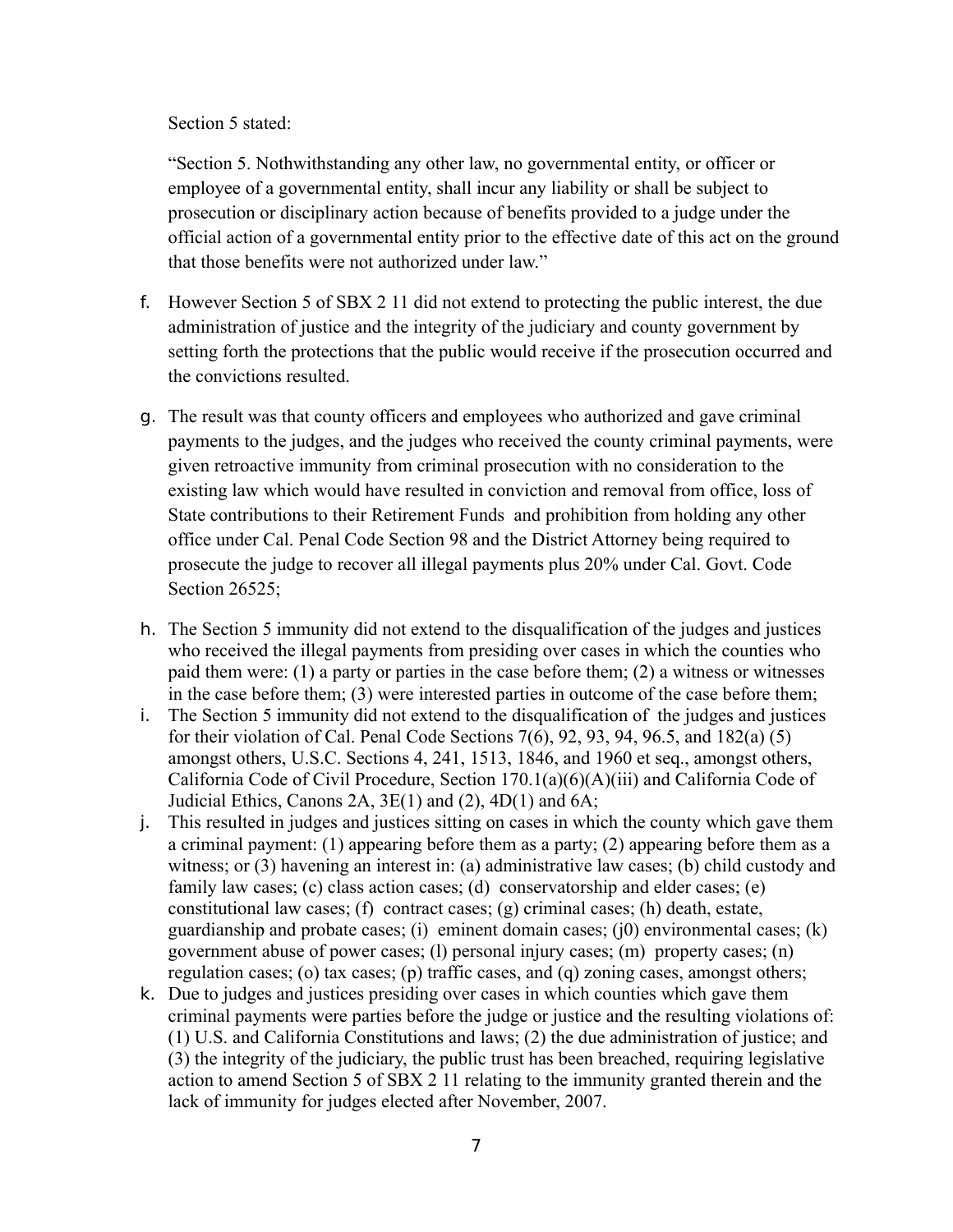- l. By violating the U.S. and California Constitutions and laws, each of the judges and justices who received county payments was subject to impeachment, conviction and entry of judgment under Article 4, Section 18 (a) and (b) of the California Constitution for "misconduct in office" resulting in their "removal from office and disqualification to hold any office under the State" and loss of the State's contribution to their Retirement Fund;
- m. Section 6 of SBX 2 11 required the Judicial Council to report to the Senate Committee on Budget and Fiscal Review, the Assembly Committee on Budget, and both the Senate and Assembly Committees on Judiciary on or before December 31, 2009, analyzing the statewide benefits inconsistencies. Such report showed that approximately 90% of the judges received illegal payments from approximately thirty counties and courts as of 2008. No subsequent study occurred. It is necessary to annually update the 2009 report to the such committees and the public on the integrity of the California judicial system and judiciary;
- n. Section 7 of SBX 2 11 was a standard severability clause and does not need to be amended;
- o. Despite the fact that the county and court payments to judges were illegal and not subject to immunity after the effective date of SBX 2 11, approximately twenty five counties and courts continue such criminal payments with over \$350 million of criminal payments having been made to California judges during the last twenty five years;
- p. These illegal and criminal payments resulted in the largest judicial scandal in history and made the California judicial system and the California judiciary one of the most corrupt in history, particularly as the illegality and corruption were recognized and approved by the granting of retroactive immunity from liability, prosecution and disciplinary action in Section 5 of SBX 2 11with the State Assembly effectively impeaching the judges and the Senate effectively convicting them and entering judgment after enacting Section 5 of SBX 2 11;
- q. A further result of the illegal and criminal payments was and is, that all decisions, orders and judgments made by the judges and justices in cases before such judge or justice, in which the county or court which made such payment to the judge or justice, are void and null for the reason of the actions of the judicial officer and the county and or court being a "fraud upon the court";
- r. Since: (1) Sections 1 and 2 of SBX 2 11(Cal. Govt. Code Section 68220) are expired and moot; (2) the Legislature recognized the misconduct of the judges in Section 5 of SBX 2 11by granting retroactive immunity and effectively impeached, convicted and entered judgment against the judges who received retroactive immunity; and (3) the criminal payments from counties and courts continue as of the present day resulting in the continued corruption of the Judicial branch of the California Government, it is imperative that the legislation be enacted immediately.

# **Section 2**

To remove any issue of whether Sections 1 and 2 were intended to "prescribe" county payments to any judges sitting as current judges elected after July 1, 2008, and the issue of whether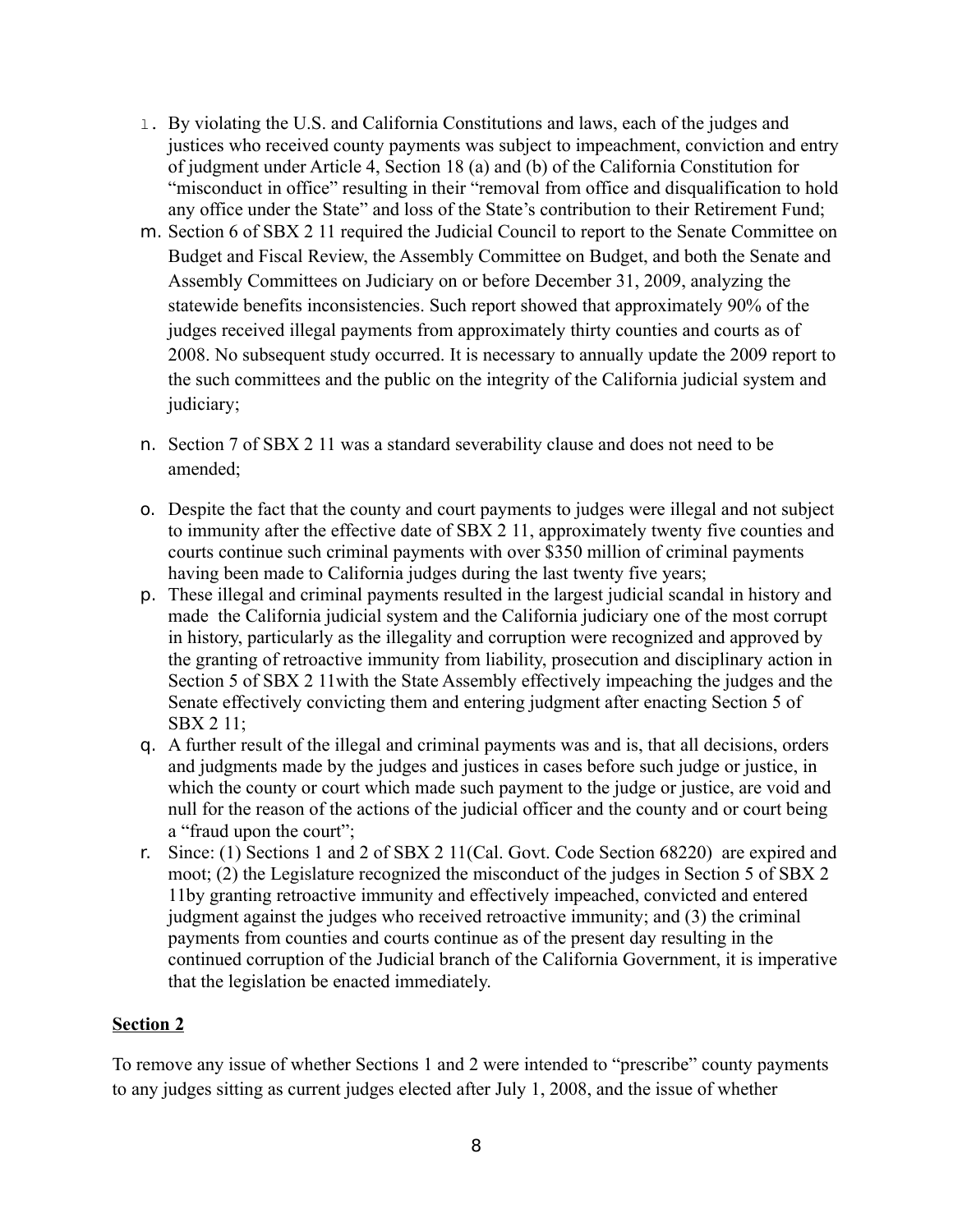counties were "prescribed" to pay "judicial benefits" to judges elected after July 1, 2008, Section 2 of SBX 2 11, now Cal. Govt. Code Section 68220 is repealed in its entirety.

## **Section 3**

Section 3 of SBX 2 11 enacted February 20, 2009, effective May 21, 2009 codified as Government Code Section 68221 is not amended or repealed.

## **Section 4**

Section 4 of SBX 2 11 enacted February 20, 2009, effective May 21, 2009 codified as Government Code Section 68222 is not amended or repealed.

## **Section 5**

Section 5 of SBX 2 11 enacted February 20, 2009, effective May 21, 2009 is amended to now read as follows:

Section 5. Nothwithstanding any other law, no governmental entity, or officer or employee of a governmental entity, shall incur any liability or shall be subject to prosecution or disciplinary action because of benefits provided to a judge under the official action of a governmental entity prior to the effective date of this act on the ground that those benefits were not authorized under law. Any elected official, including but not limited to judges and county supervisors, who is an officer or employee of a governmental entity who receives retroactive immunity from liability, prosecution, or disciplinary action pursuant to this paragraph is precluded from serving in such capacity for which the immunity is granted, or any other state or county elected, appointed or pro tem office and is precluded from receiving any State contributions to their Retirement Fund established under the Judges Retirement Law (Government Code Section 75000 et seq. or the Judges Retirement System II (Government Code Section 75500 et seq.) or any county retirement system administered by PERS or CALPERS from the effective date of this amendment. Any governmental entity, or officer or employee of a governmental entity, including but not limited to judges and county supervisors, is subject to liability, prosecution or disciplinary action because of benefits provided to a judge under the official action of a governmental entity as of July 1, 2008, must disclose such benefits and disqualify itself and/or themselves from any action or litigation in which the government entity is involved or engaged, from the effective date of this amendment, subject to the U.S. and California Constitutional rights against self-incrimination, at which point such rights must be asserted and the officer or employee must remove himself/herself from their position with the governmental entity until completion of their criminal trial on the payment of the benefits.

### **Section 6**